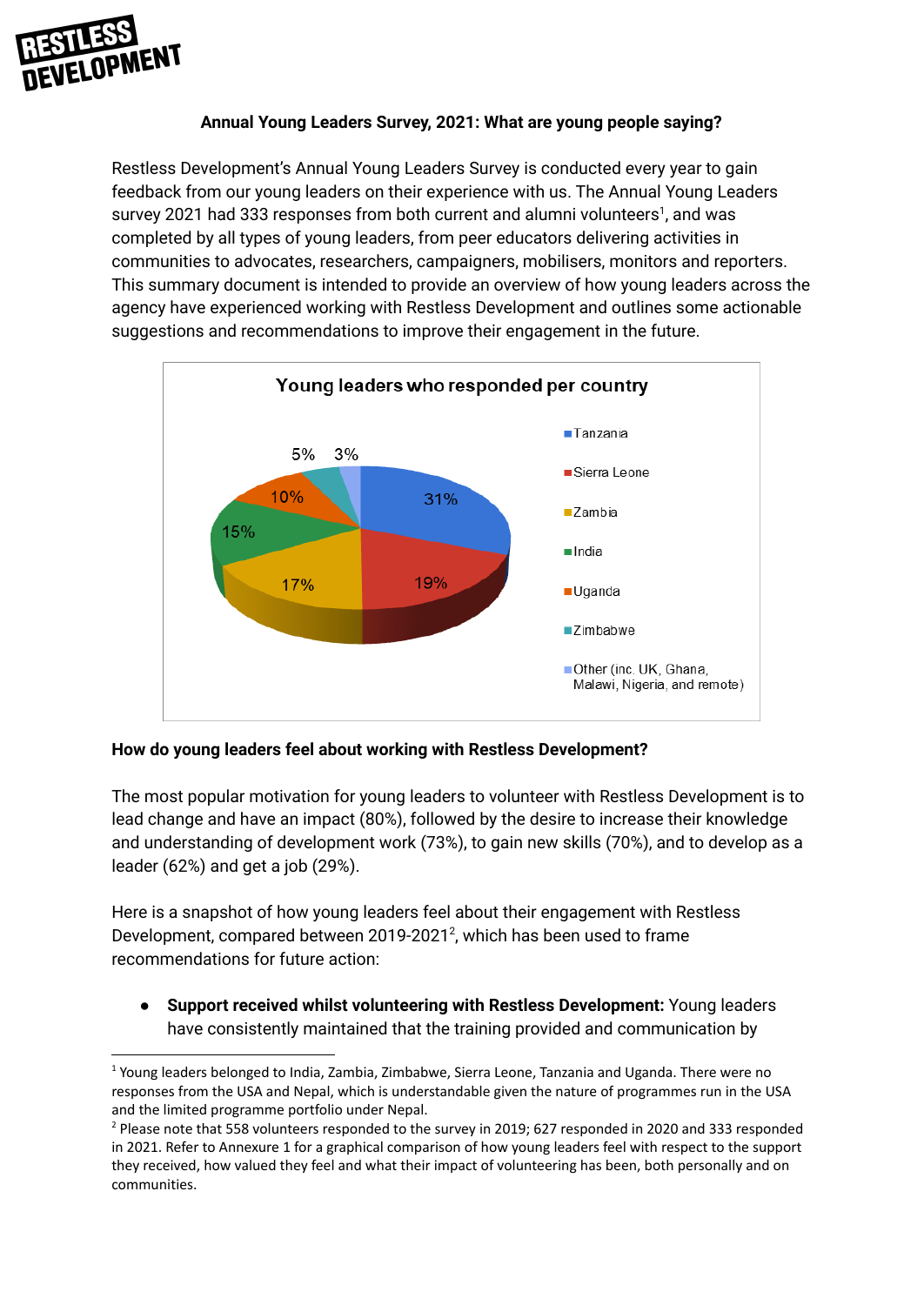

Restless Development is excellent or good. The proportions have shown an upward trend between 2019 and 2020, with a minimal decrease in 2021 which can be attributed to our shift to digital models of training as well as limited in-person interactions. However, priority needs to be provided to ensuring that young leaders feel safe whilst working with Restless Development.

- **Do young leaders feel valued?** Young leaders feel proud to volunteer with Restless Development and feel that their contributions are recognised and valued. There has also been a minimal decrease in the proportion that feels Restless Development welcomes and values diversity at its workplace and programmes.
- **Impact of volunteering with Restless Development:** It is worth noting that the proportion of young leaders who wished to stay engaged with Restless Development once they finished volunteering has decreased from 2019, when the survey was first launched. There have also been minimal reductions in the proportion of young leaders who feel that they have been supported to become a leader and that their volunteering has had a positive impact on communities.

## **Recommendations and suggestions**

Below are some of the suggestions and recommendations that have come out of the experiences of young leaders with Restless Development. These are not intended to be prescriptive; rather hubs are encouraged to adapt these recommendations keeping in mind the context of their operations and activities.

**● A need to ensure continued commitment to increasing inclusivity in [programmes](https://docs.google.com/document/d/10nyzCEuok6CqYw95D7HxvIWZAnC0Zeq_1_dWYWAnUVE/edit?usp=sharing)** Of the 333 young leaders, only 3.6% identified themselves as Persons with Disabilities, which is a seven percentage point fall from 2020. This indicates an urgent need to improve the inclusivity of our programmes. This can be done by training staff on working with Persons with Disabilities; allocating a specific percentage of programme reach for Persons with Disabilities; actively pursuing and cultivating opportunities that will allow us to work in disability programming; and investing to make our hiring processes and infrastructure amenable for Persons with Disabilities.

# **● Restless Development needs to prioritise the safety of its young leaders during their volunteering with the agency.**

A slight fall in the proportion of young leaders who have always felt safe working with Restless Development, from the past year indicates that safety and safeguarding is a priority area. Investing time in quarterly safeguarding trainings with staff and young leaders and conducting regular welfare checks with volunteers to understand what makes them feel safe or unsafe would be an important exercise. It is equally important to ensure that there is clear communication on how and who to report to in the event of an incident. Finally, brainstorming on how we can move towards safety, security and safeguarding systems which are more youth-led is another way through which we can prioritise their safety.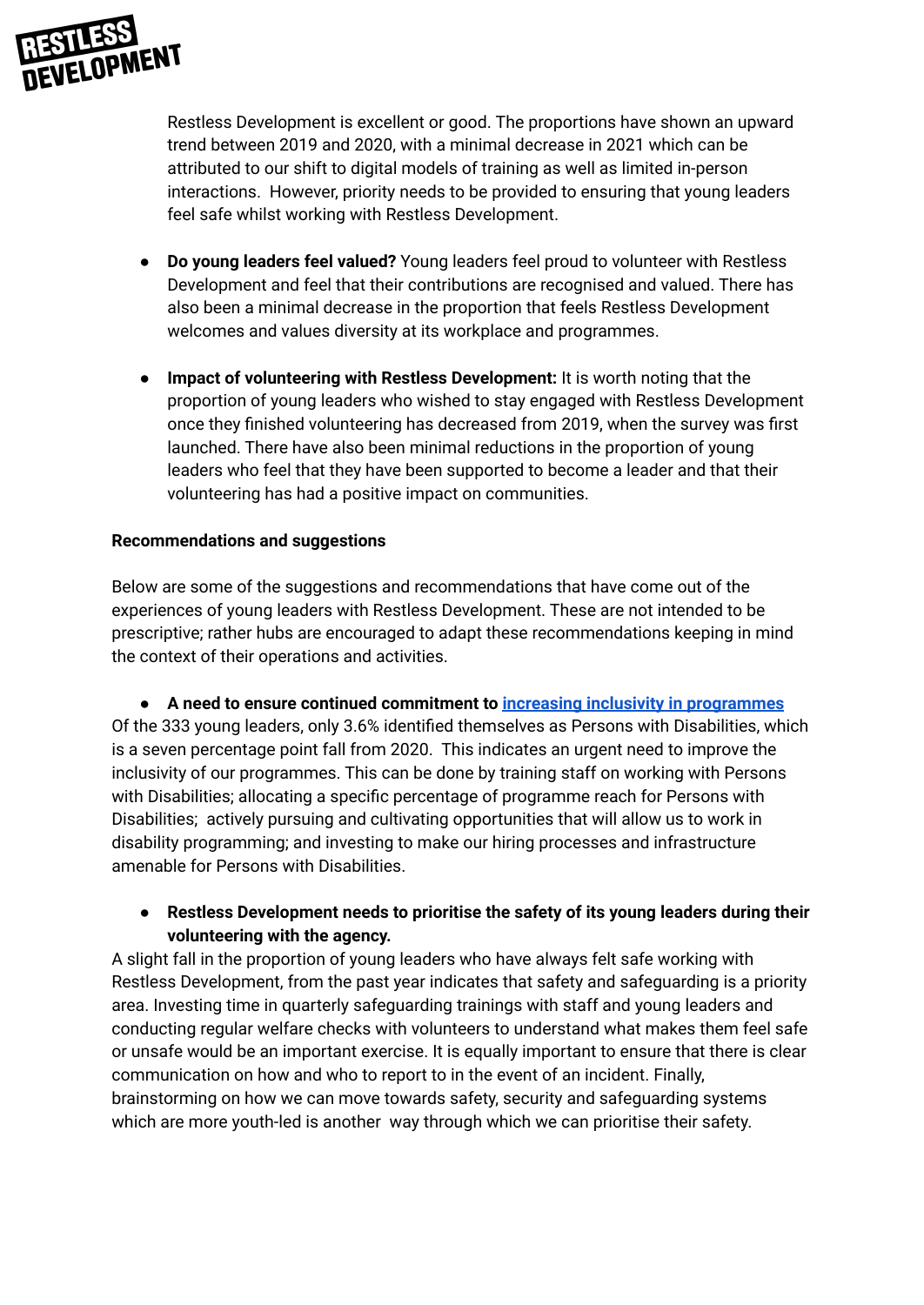

**● Adequate compensation has been identified as the most important support that Restless Development can offer its young leaders.**

Adequate and fair compensation to young people for their time is important to ensure that they feel valued for the work they do. What constitutes fair compensation is contingent and it would be useful for hubs to identify what that might mean for their contexts so that they are able to ensure adequate compensation to young people for their time.

**● According to our young leaders, raising awareness and mobilising communities, and developing the skills of other young people have been the most effective ways for them to create change.**

This can be a useful insight to adapt during the programme design and inception phases, where hubs can decide to allocate sufficient budget and activities for an extensive community engagement phase to enable awareness generation and peer to peer learning that can ultimately shift attitudes and behaviours. It is equally important to build relevant partnerships and influencing decision makers through evidence-based advocacy and our programmes need to build in these components to focus youth power.

**● It is important for Restless Development to give more responsibility to young leaders to support them in their leadership journey.**

This is indicative of the fact that young people are willing to take on more responsibility; have leadership roles and decision-making responsibility; be listened to by decision makers; be visible on influential platforms; and have full autonomy to make decisions. How this translates for every hub is something worth doing a deeper dive.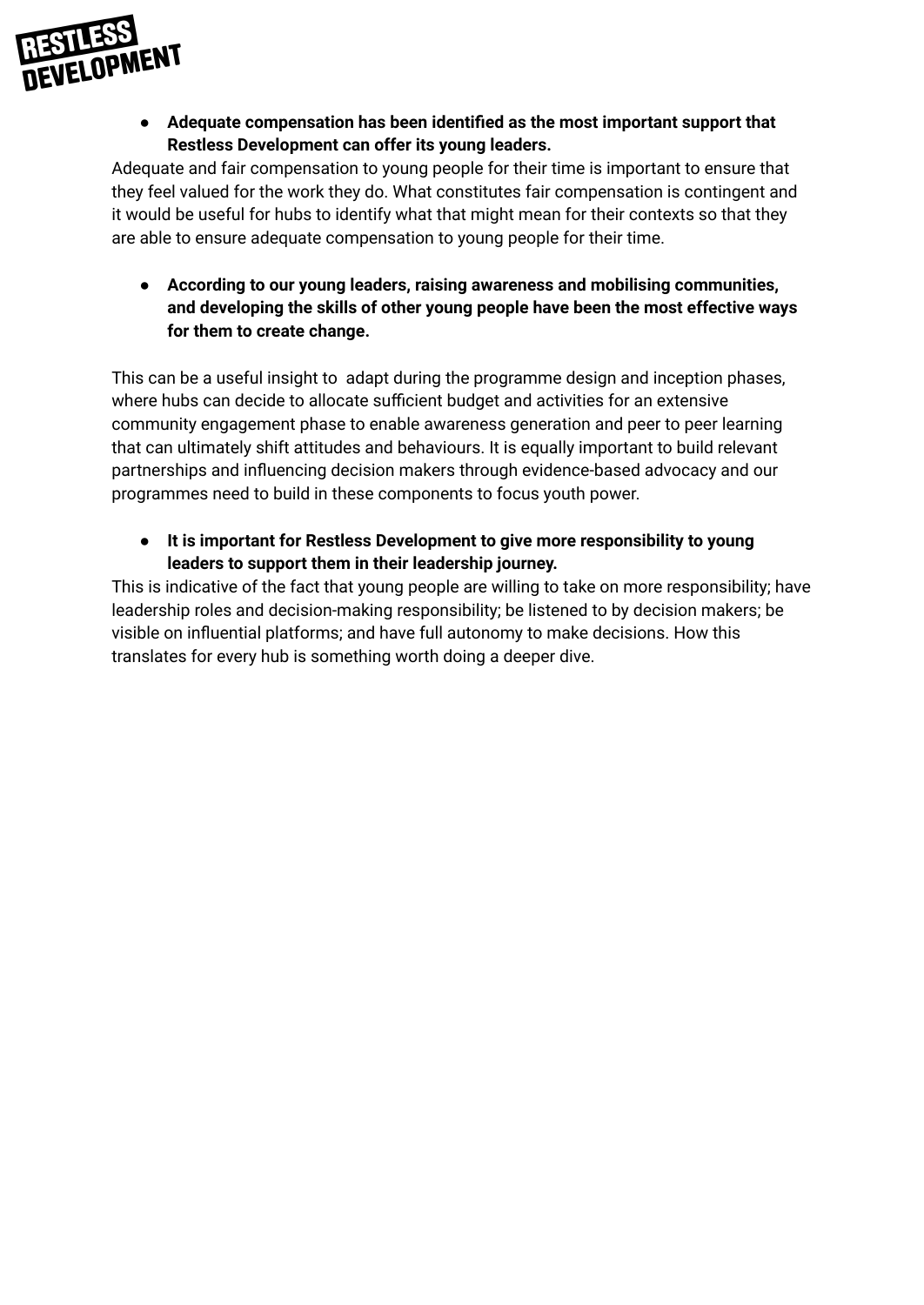

#### **Annexure 1**

Responses given by young leaders have been grouped into three themes and compared across 2019 (n=558), 2020 (n=627) and 2021 (n=333):



#### ● **Support received whilst volunteering with Restless Development**

There has been an improvement in the support received by young leaders during their engagement with Restless Development between 2019 and 2020 with respect to training received, communication and their safety. A small reduction has been observed in the period between 2020 and 2021 across all four aspects, which has formed the basis for the recommendations given.

#### **● Do young leaders feel valued?**



Do young leaders feel valued?